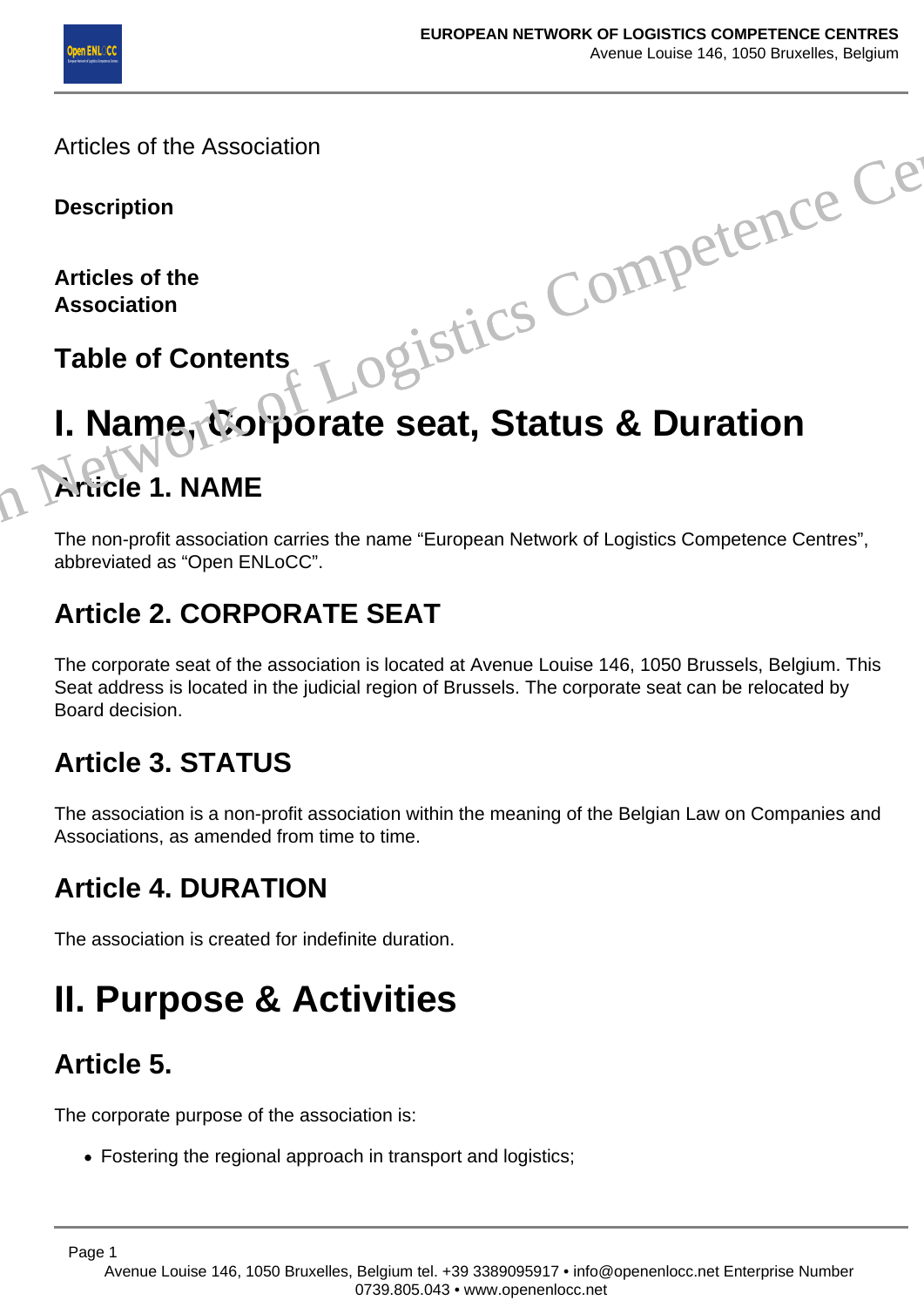

- Bringing together and networking political and logistics key players;
- Developing the regional economy by suggesting solutions for solving infrastructural, organisational and technical problems of logistics and transport;
- Acting as knowledge service provider for the network's partners;
- Co-ordinating common logistics projects and promoting operational links among the regions of the members of Open ENLoCC;
- Promoting a higher level of cooperation with European institutions;
- Concluding cooperation agreements with other organisations and bodies with similar or supplementing and synergic objectives;
- Increasing the exchange of experiences among its members in the fields of logistics and transport and fostering the know how transfer and the development of innovative systems and technologies in transport and logistics; • Distributed and the motion of Logistics Competence Centres (LoCCs);<br>
• Developing the regional accoromy by suggesting solutions for solving infrastructural,<br>
organisational and technical problems of logistics and transpo
	- Diffusing the results of its activities and the best practices on a wide scale;
		- o Supporting the foundation of new regional logistics competence centres (LoCCs);
		- o. Contributing to European harmonisation of law, technology and standardisation in transport and logistics, bringing together users, operators, industry, science and European institutions.

In order to meet this corporate purpose, the association can conduct the following activities:

1.

Set up structures for information and technical or administrative assistance;

2.

Constitutes committees and working parties for specific purposes;

3.

Set up permanent services;

4.

Establish and update documentation and publish materials concerning areas of interest to regional development agencies' activities and to the Open ENLoCC members;

5.

Participate in any initiative, action or grouping with an analogous or similar objective; and

6.

Any other activity that may directly or indirectly contribute to the corporate purpose.

### **III. Members**

#### **Article 6. MEMBERSHIP STRUCTURE**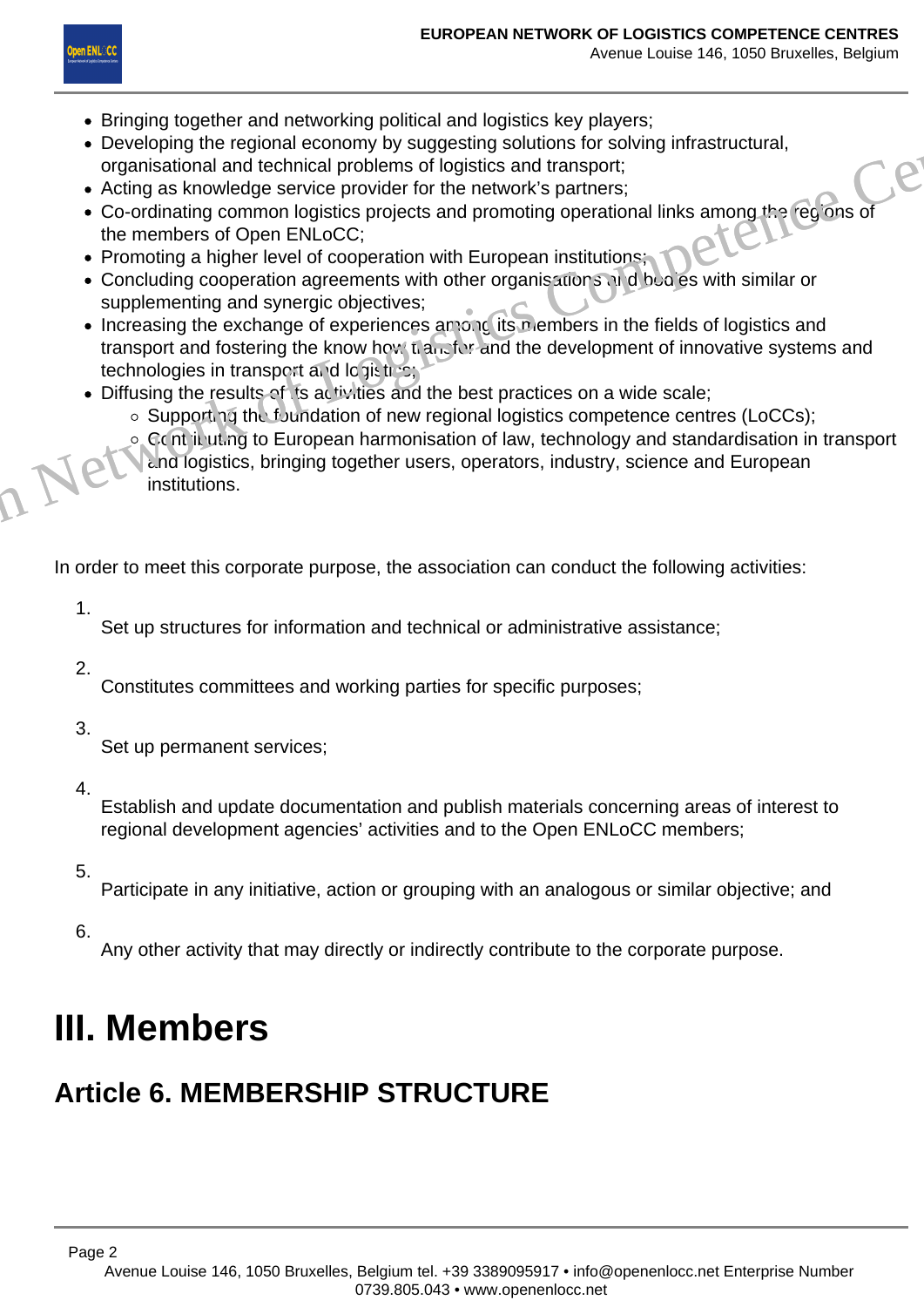The association contains two (2) categories of members.

- Full members are entities that have not, as a primary focus, the provision of private consultant services and/or the conduct of profit oriented activities and that have been provisionally accepted as a member by decision of the Board, whereby such decision of the Board of Directors needs confirmation by the General Assembly.
- The second category of members are the honorary members. These members are persons that have rendered extraordinary services or achievements in relation to the purpose of Open ENLoCC and are, upon recommendation by at least one full member, admitted by a provisional decision of the Board, whereby such decision of the Board of Directors needs confirmation by the General Assembly. The association contains two (2) categories of members.<br>
• Full members are entities that have not, as a primary focus, the provision of private consultant<br>
services and/or the conduct of profit oriented activities and tha

#### Article 7. CONDUIONS FOR ADMISSION

There shall at all times be at least 4 (four) full members in total.

Membership can be sought by registered application addressed to the Secretariat of Open ENLoCC. The applicant must demonstrate the interest related to Open ENLoCC and assure full compliance with the objectives of the network and its Articles of Association.

The Board of Directors provisionally decides on the admission of new members, whereby such decision of the Board of Directors needs confirmation by the General Assembly.

#### **Article 8. MEMBERSHIP RIGHTS**

All members, regardless of the category to which they belong, have the right to attend General Assembly meetings, to be heard at those meetings and to raise suggestions. Only full members have voting rights at General Assembly meetings.

#### **Article 9. MEMBERSHIP OBLIGATIONS**

All members, regardless of the category to which they belong, have the obligation to behave in conformity with the interests of Open ENLoCC.

Members must pay an annual membership fee that is determined by the Board and approved by the General Assembly for each category of members. The Board of Directors may exempt one or more categories of members from having to pay a membership fee. The annual membership fee cannot exceed 5.000 EUR.

#### **Article 10. END OF MEMBERSHIP**

Membership status terminates automatically in each of the following circumstances:

- 1. Written notification by a Member, to the Board of Directors, to terminate membership status. The termination of membership status will then take effect as from the beginning of the next calendar year;
- 2. Death of a Member;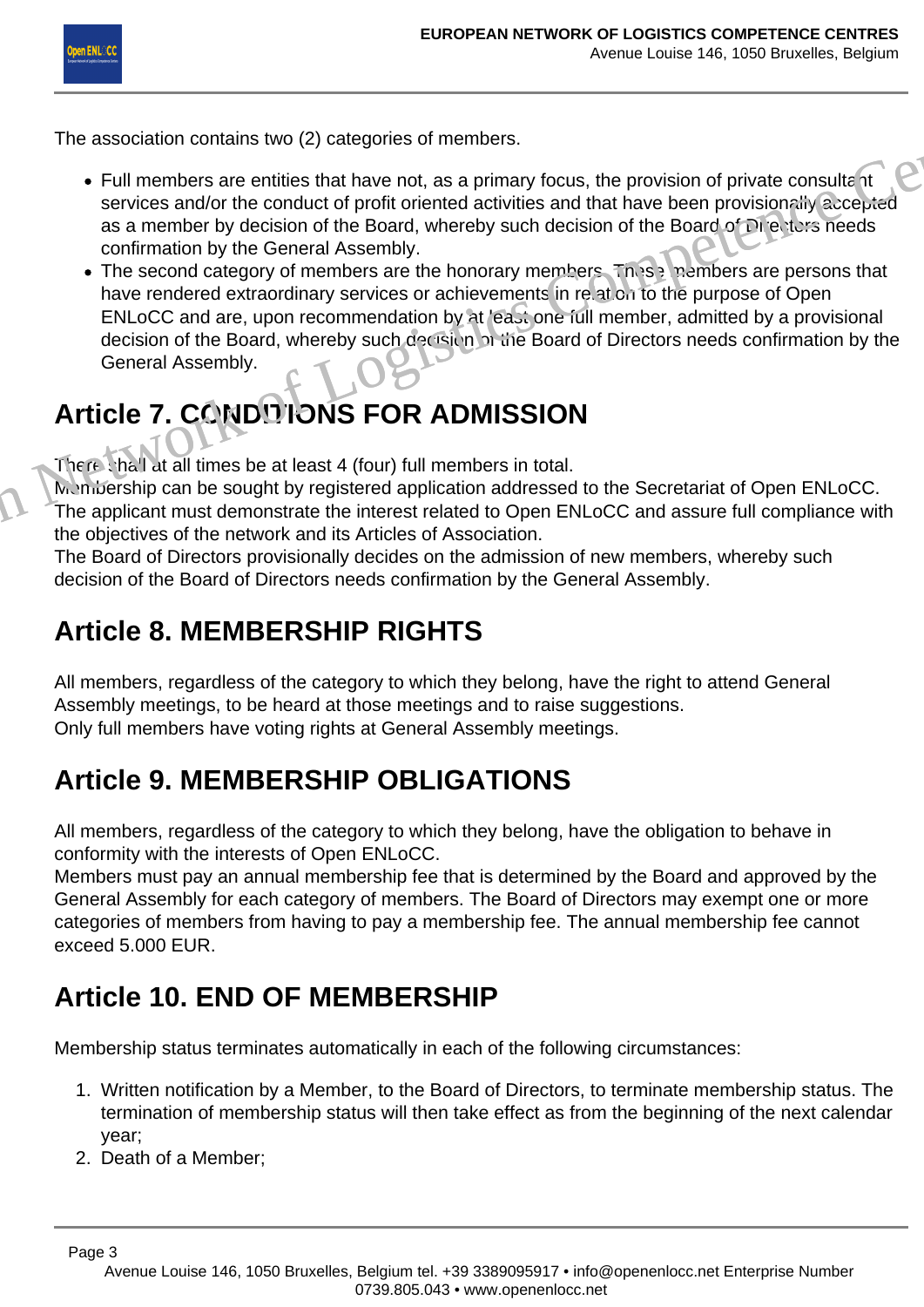

- 3. In case of a legal person: Bankruptcy or liquidation;
- 4. Continued failure of refusal to pay membership fees, after such member was invited by the Board of Directors to rectify that situation whereby the Board of Directors had set an applicable deadline for payment;
- 5. Exclusion through a 2/3 majority vote of Members with voting rights in the General Assembly. In this scenario, the affected Member shall have the right to defend himself at the General Assembly meeting and the exclusion will only take effect as from the date of written notification to the affected Member. European Network of Markin Competition Competition in the Solar Competition Competition of Directors had set an applicable deadline<br>
4. Continued failure of refusal to pay membership fees, after such member was invited by

The end of membership cannot give rise to any right of the (former) member to any form of compensation or refund of fee.

# **IV. Organisation Section 1: General Assembly**

#### **Article 11. COMPOSITION**

The General Assembly includes all members and is presided by the President of the Board of Directors or, in his/her absence, by the Vice-President of the Board of Directors.

Each full Member must appoint a permanent representative physical person for the purposes of its representation within the Association. This representative can subdelegate to one of his/her colleagues, e.g. if he/she cannot attend a meeting. The coordinates of such physical person are notified in writing to the President of the Board of Directors.

The President or, in his/her absence, the Vice President, can appoint a Secretary to verify the presence list, calculate votes, draft the minutes and/or execute any other task.

The Board of Directors can invite or mandate persons to attend General Assembly meetings as observers.

#### **Article 12. CALLING**

The Ordinary General Assembly: The Ordinary General Assembly meeting takes place at least once per year and not later than within 6 (six) months as from the closing of the accounting year, such in order to approve the annual accounts. The meeting can take place electronically (e.g. via video conferencing, teleconferencing, etc.) unless otherwise determined in the calling. The meeting is convened at the initiative of the President of the Board of Directors who issues an invitation to all Members. The calling must be done in writing and in principle not later than 10 days prior to the scheduled meeting. The calling must contain the agenda points, the date, place and time of the meeting and contains exhibits as the case may be.

The Extraordinary General Assembly: The Extraordinary General Assembly meeting convenes at the request of (1) at least 1/5 of the Members with voting rights and/or (2) the Board of Directors. The meeting can take place electronically (e.g. via video conferencing, teleconferencing, etc.) unless otherwise determined in the calling. The calling is done in the same way as for the Ordinary General

Avenue Louise 146, 1050 Bruxelles, Belgium tel. +39 3389095917 • info@openenlocc.net Enterprise Number 0739.805.043 • www.openenlocc.net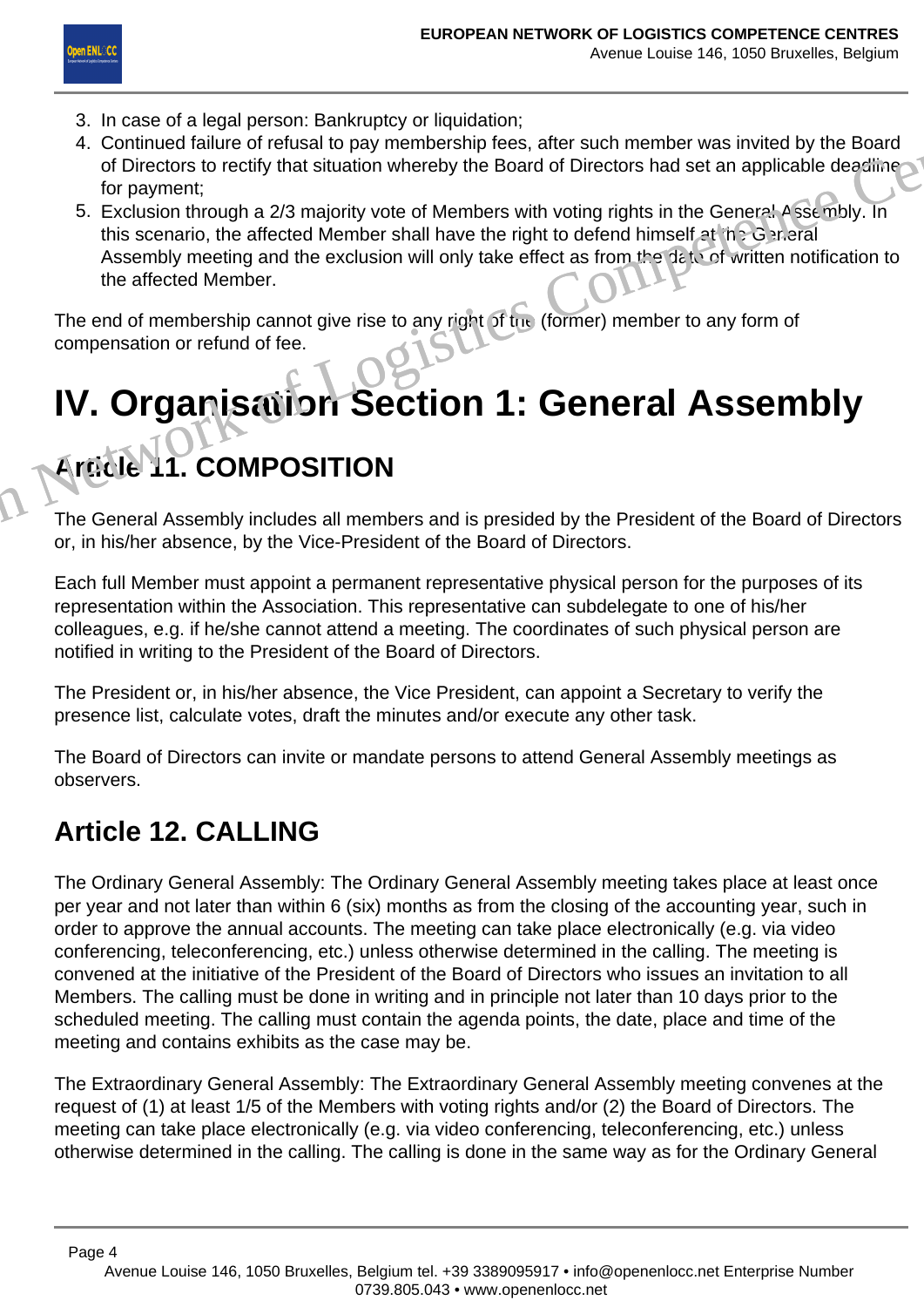Assembly Meeting.

#### **Article 13. PRESENCE**

Presence quorum: The General Assembly can validly deliberate more than 50% of the Members with voting rights are present or validly represented. If this quorum is not reached, a second General Assembly meeting must be convened at least 15 days after the previous in esting. The second meeting will have the same agenda and valid deliberation can be ma le rega diess of the number of Effective members present or validly represented. Anticle 13. PRESENCE<br>
Presence quorum: The General Assembly can validly deliberate more than 50% of the Members with<br>
voting rights are present or validly represented. If this quorum is not reached a second General<br>
Assemb

Power of Attorney: Each Member can issue a power of attorney to another Member to be represented at a General Assembly meeting. No Member can hold more than 5 powers of attorney in one General Assembly meeting. The povers of attorney must be transmitted to the President of the General Assembly and must be added to the presence list.

#### **Article 14. VOTING**

Unless otherwise provided in the present Articles of Association or if imposed by compulsory law, decisions will be made by majority vote of the Members with voting rights that are present or validly represented. This means that a decision is accepted if more than 50% agreeing votes are made in the total number of votes.

Members that are present but did not vote or issued a blanco vote will be counted as voting against the decision.

All agenda points can be voted, taking also into account that agenda points must be added prior to a meeting if at least 2 (two) members with voting rights ask to do so.

#### **Article 15. EXCLUSIVE COMPETENCES**

The General Assembly has the following exclusive competences:

- 1. Amending the Articles of Association;
- 2. Appointment and dismissal of a Board member;
- 3. Appointment and exclusion of a revisor and the determination of his/her remuneration;
- 4. Liberation of directors and revisor;
- 5. Approval of budget and accounts;
- 6. Termination of the Association;
- 7. Exclusion of a Member.

#### **Article 16. MINUTES**

Drafting and signing: Each General Assembly meeting will be recorded in minutes that are prepared by the President or a Secretary (as the case may be). The minutes become definitive when signed by the President.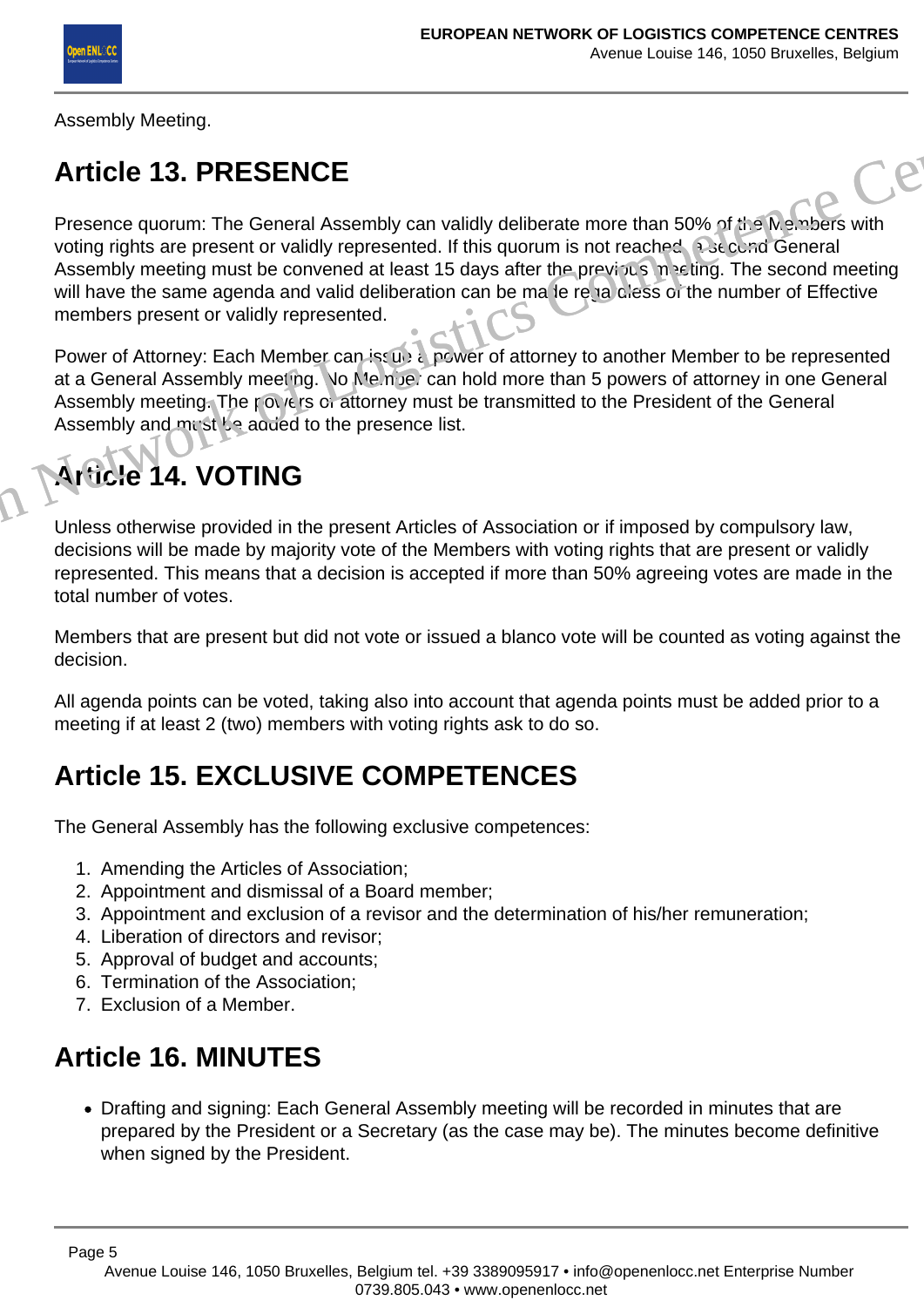

- Registration: Minutes must be kept in a register or in an electronically secured form.
- Communication: The President or a person that is mandated by him/her must transmit a copy of<br>minutes to all Members.<br>**ECtion 2: The Board of Directors** minutes to all Members.

## **Section 2: The Board of Directors**

#### **Article 17. COMPOSITION AND COMPETENCES**

The President of the Board of Directors is appointed by and amongst the members of that Board. He/she presides the Board of Directors and conducts/supervises the daily activities. • Registration: Minutes host be reprint a register of in all electronically secured rolms.<br>• Communication: The President or a person that is mandated by him/her must transmit a copy of<br>minutes to all Members.<br>**Section 2:** 

When the President is hindered, the Board of Directors can appoint a preliminary President.

The Board of Directors contains at least 3 persons, appointed by the General Assembly.

Directorship mandates are in principle not remunerated, unless otherwise decided at the General Assembly meeting.

The Board of Directors can create working groups, steering committees, etc. that can also include persons who are not a member of the association.

#### **Article 18. MEETINGS**

The Board of Directors convenes at the request of its President or at the request of at least 2 Directors. The meetings can be held by telephone conference, video conference, or in any other form that allows an efficient debate. The calling is done by letter, by email, or by any other telecommunication that can be materialised in writing. Each Director can be represented by another Director on the basis of a written power of attorney.

#### **Article 19. DELIBERATION AND VOTING**

The Board of Directors can validly deliberate if the majority of its members is present or validly represented. Decisions are in principle made by majority vote. Each Director can hold maximum 2 powers of attorney.

#### **Article 20. MINUTES**

Each meeting is recorded in minutes that are prepared by the President or a secretary (as the case may be). The minutes are kept in a dedicated register. The President or a person mandated by him/her can send a copy of minutes to the members of the Board of Directors or to the Members of the association.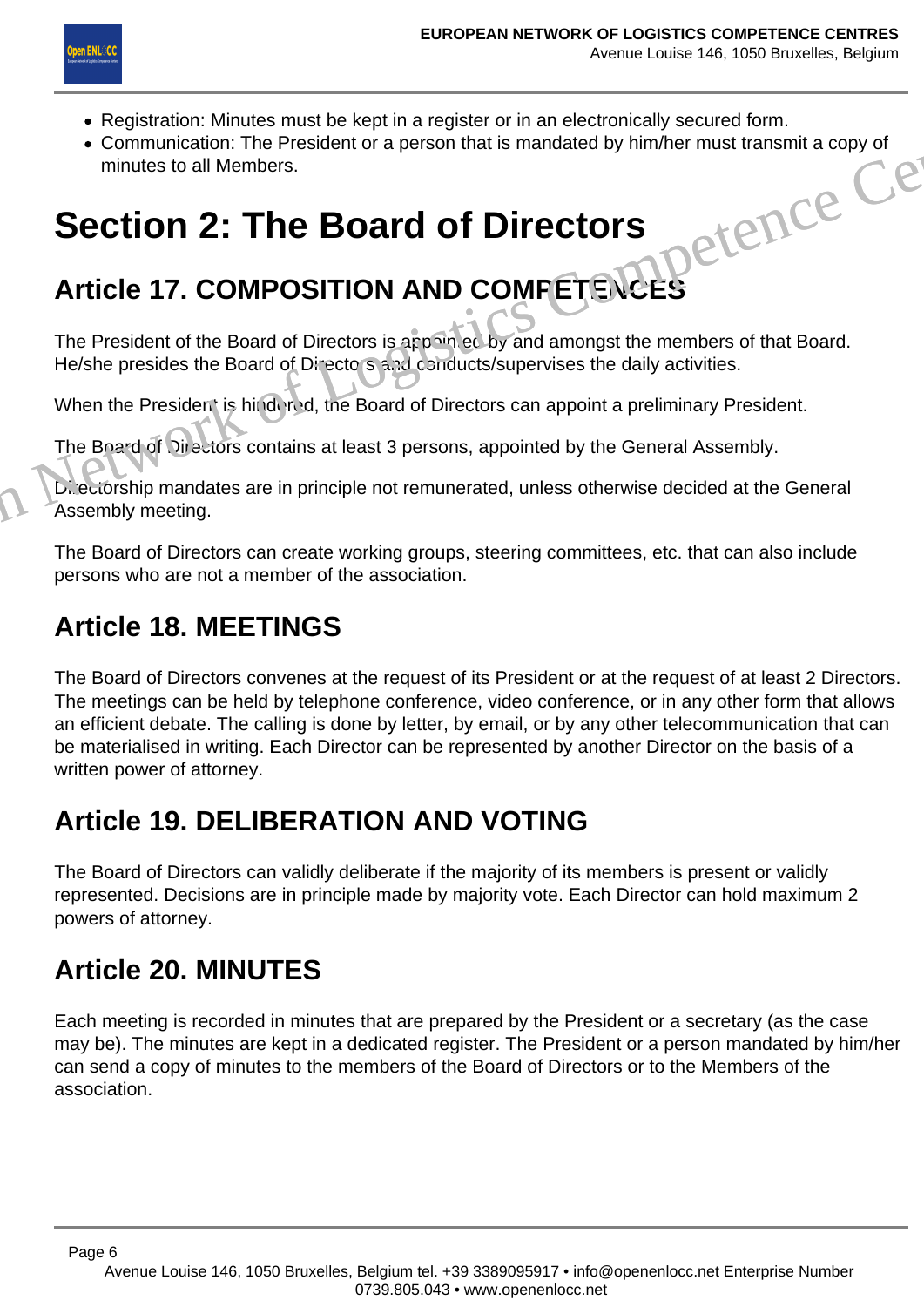

#### **Article 21. EXTERNAL REPRESENTATION**

The President or 2 Directors acting together can externally represent the association towards third parties. In case of legal proceedings, the association must be represented by its President of by a Article 21. EXTERNAL REPRESENTATION<br>
The President or 2 Directors acting together can externally represent the association towards this<br>
parties. In case of legal proceedings, the association must be represented by its Pre

## Director that has been appointed for such purpose by the Board of Directors.<br> **Article 22. END OF MANDATE**<br>
The mandate of a Director of the Superior Computer of the MANDATE **Article 22. END OF MANDATE**

The mandate of a Director ends:

- 1. When a Director informs the Board of Directors that he/she resigns;
- 2. When the duration of the mandate comes to an end;
- 3. When the Director dies;
- 4. By decision of the General Assembly;

5. When the membership ends of the member that is represented by such Director.

If the end of the mandate would trigger a scenario where the minimum required number of Directors would no longer be met, the end of mandate will only take effect on the date where the number of remaining Directors meets the minimum required number of Directors.

### **Section 3: Varia**

#### **Article 23. ACCOUNTING**

The accounting year starts in January and ends on 31 December.

Every year the Board of Directors prepares the annual accounts and the budget for the following year. These are then submitted for approval to the General Assembly within 6 months after closing of the accounting year. The Board of Directors submits the accounts with the competent entities, where such is obliged.

#### **Article 24. TERMINATION/LIQUIDATION/WINDING UP**

Each proposal to terminate the association must be issued by either the Board of Directors or at least 1/3 of the Effective Members. Such proposal can only be accepted by a 4/5 majority vote in the General Assembly. If the association stops to exist it will be wound up by not more than 3 liquidators to be appointed by the General Assembly or by Court decision. The allocation of remaining assets after liquidation will be determined by the General Assembly. Such assets should be allocated to another association with a corporate purpose that is closely related to that of the association. The General Assembly has exclusive powers in this regard.